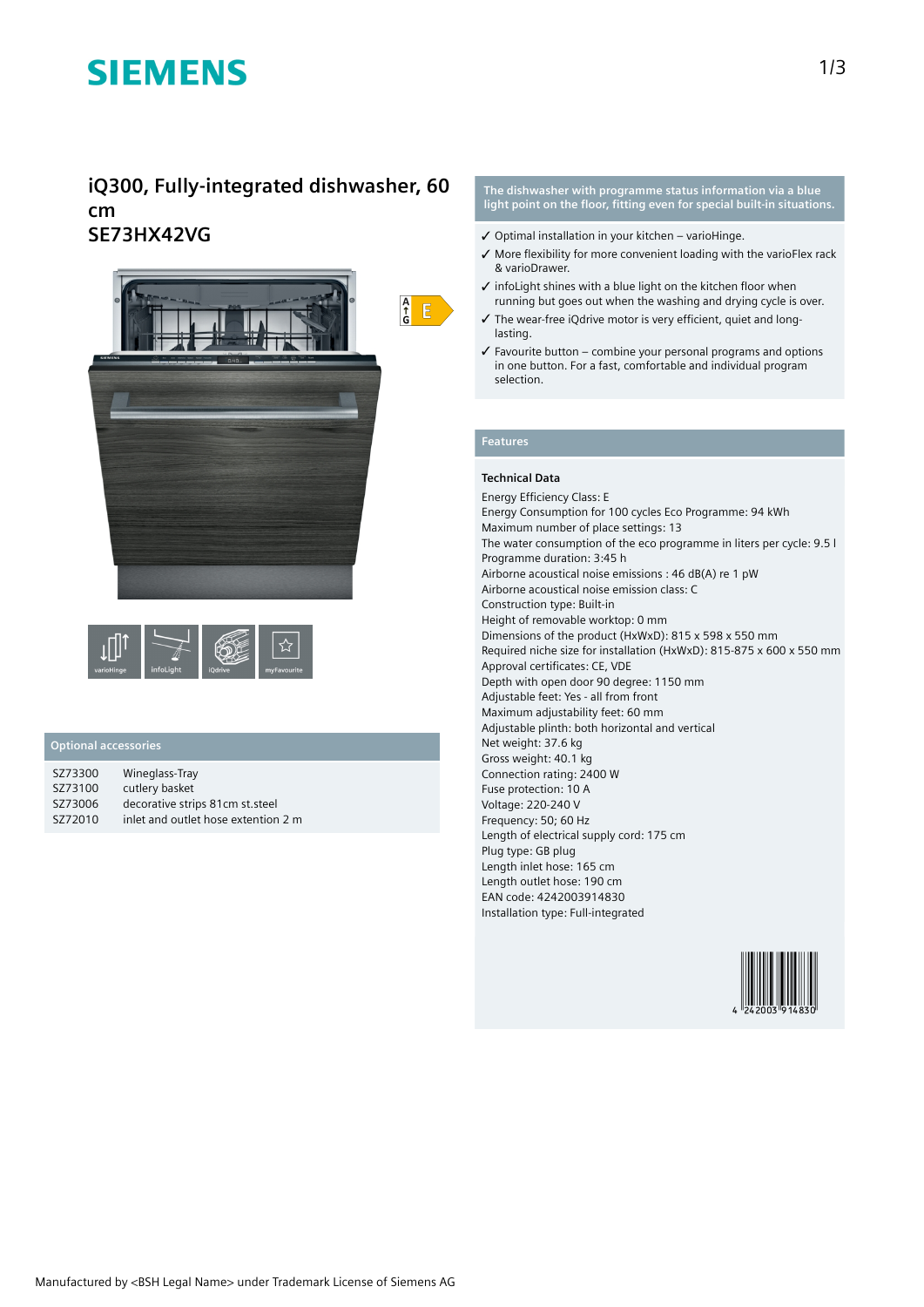# **SIEMENS**

# iQ300, Fully-integrated dishwasher, 60 cm<br>SE73HX42VG

#### **Features**

#### • varioHinge 50mm

#### **N e w f o r 2 0 2 1**

#### **P e r f o r m a n c e**

- Energy Efficiency Class<sup>1</sup>: E
- Energy<sup>2</sup> / Water<sup>3</sup>:##94 kWh / 9.5 litres
- Capacity: ## 3 place settings
- Programme duration<sup>4</sup>:##B:45 (h:min)
- Noise level:##6 dB(A) re 1 pW
- Noise Efficiency Class:##C

#### **Programmes/functions**

- $\bullet$  6 programmes: Eco 50 °C, Auto 45-65 °C , Intensive 70 °C, 1 hour 65 °C, Speed 45 °C, Favourite
- Default favourite programme: Pre-Rinse
- 3 special options: Intensive Zone, Half Load, VarioSpeedPlus
- Machine care programme

### **Flexible design elements**

#### • varioFlex baskets

- varioDrawer loading of cutlery on 3rd level
- 3 stage rackMatic height-adjustable top basket
- Low friction wheels on bottom basket
- Rack Stopper to prevent derailing of bottom basket
- 2 foldable plate racks in top basket
- 4 foldable plate racks in bottom basket
- Upper rack cup shelf

#### **lnnovations and technology**

- Heat exchanger.
- dosageAssist detergent dispenser
- iQDrive motor
- Automatic detergent-aware system
- Aqua and loading sensor
- Glass care protection system

#### Design features

- Controls on top edge of door
- $\bullet$  infoLight (blue) Light projection on the floor
- $\bullet$  acoustic end of cycle indicator, internal remaining programme time indicator (minutes), water inlet indicator
- Time delay (3, 6 or 24 hours)
- aquaStop®: Siemens home appliances' warranty in case of water ' damage – throughout the lifetime of the appliance.\*
- Self-cleaning filter system with 3 piece corrugated filter
- steam protection plate
- Stainless steel/polinox interior
- Dimensions (HxWxD): 81.5 x 59.8 x 55cm
- *\* Please find warranty terms under https://www.siemens-home.bsh-*
- *group.com/uk/customer-service/warranty/additional-warranties*
- *¹ Scale of Energy Efficiency Classes from A to G*
- *² Energy consumption in kWh per 100 cycles (in programme Eco 50 °C)*
- *³ Water consumption in litres per cycle (in programme Eco 50 °C)*
- *⁴ Duration of programme Eco 50 °C*